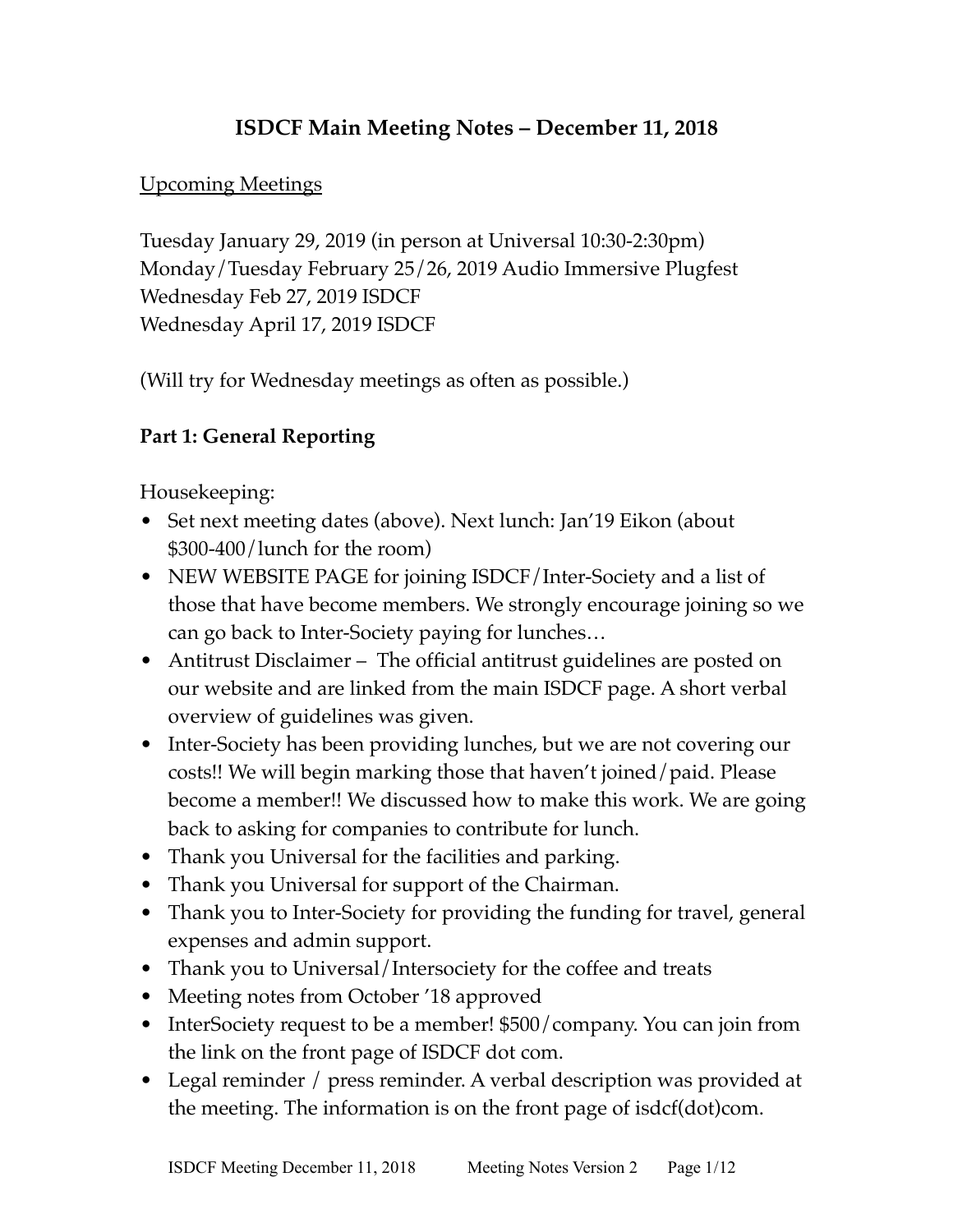\* Chatham House Rule:

\* When a meeting, or part thereof, is held under the Chatham House Rule, participants are free to use the information received, but neither the identity nor the affiliation of the speaker(s), nor that of any other participant, may be revealed.

Attendance is at end of these notes.

### **Action Items from December 11, 2018**

- 1. Please Join Inter-Society! [http://isdcf.com/ISDCF/membership](http://isdcf.com/ISDCF/membership-status.html)[status.html](http://isdcf.com/ISDCF/membership-status.html) \$500 per company per year, \$100 individual membership.
- 2. Comscore to contact Christie for information on TCC2 upgrade options
- 3. Pierce will send the next "nastygram" to exhibitors that need to be upgraded in February 2019.
- 4. Get a new version of SMPTE-DCP B2.1 with fixed CPL.
- 5. Upload new versions of the framing charts in smaller size packages.
- $6.$  Add links to HFR test content on the **ISDCF.com/t/** site.
- 7. Put dates on test content on the website so we can see if something has been updated. (Pierce/Radford)
- 8. DTS has additional content to post for immersive audio.
- 9. Fix link for Fraunhofer immersive audio test content.
- 10.It would be good to have standard Atmos Test Content (a trailer) from a studio packaged in an immersive audio standard DCP.
- 11.Move ISDCF Document 14 Digital Delivery of DCP's to final on the website.
- 12.Contact NATO on methods of posting of movie times for automatic retrieval.
- 13.Send comments to DCI on the two draft documents on direct view and HDR. [dci.info@dcimovies.com](mailto:dci.info@dcimovies.com)
- 14.Post updated (short) versions of the framing charts to the ISDCF website.
- 15.Clean up the Studio Codes for the "Studio Description" in the naming convention spreadsheet for use in CPL metadata.

From Earlier Meetings:

16.Call meeting to create common language for TDL/KDM management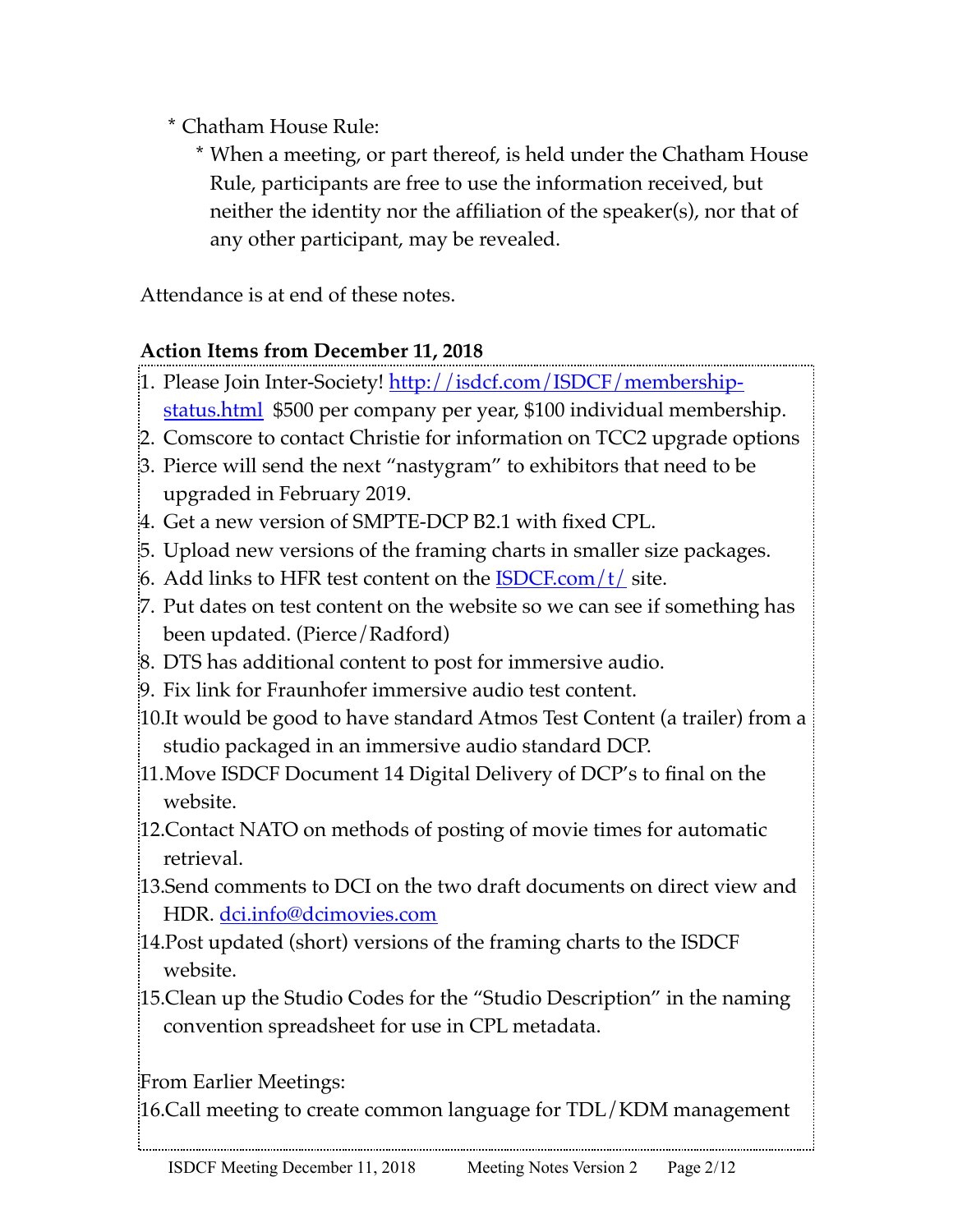in anticipation of creating an educational series.

17.Create a presentation for education of exhibitors on the options to report changes of equipment.

### **SMPTE-DCP Updates**

Progress is being made on getting to the last sites in US/Canada. We are down to:

288 IOP SITES

196 get less than 50% of all releases over last 2 years (in other words are not active screens)

40 get less than 10 releases over 2 years and 40 have received NO releases

**51 REGULARLY GETTING RELEASES (22 ARE TCC2) - These are the ones we really care about…**

### **TCC2 issues -**

===

TCC2 sites can not ingest SMPTE-DCP content due to markers and they need to be updated to TCC3 software. In the past we had been told the upgrade could be a software upgrade (converting to Windows operating system from Linux), but the hardware may not be powerful enough to run Windows. Involved companies will reach out and provide exhibition with definitive answers.

Dolby has been supporting those with Dolby issues…

April 9, 2019 is looking good for full SMPTE-DCP compatibility.

**Update to SMPTE standards** to reflect the currently used profile. This effort is underway in SMPTE. Moving forward.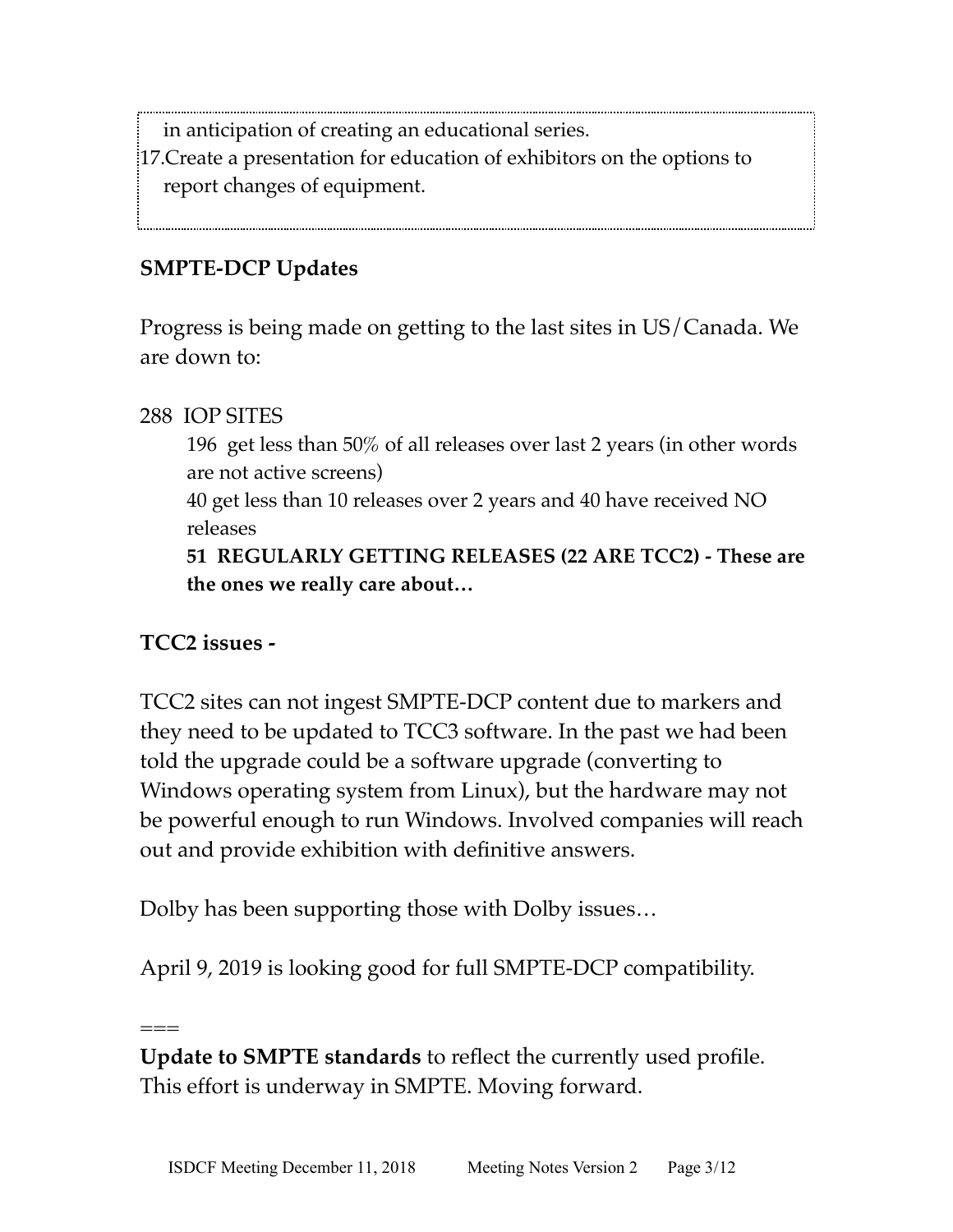# **ISDCF SMPTE-DCP Test Content B2.1**

The test content on the ISDCF/t website has a (minor) issue with the CPL not conforming to the spec. It is a duration entry that doesn't have a practical problem, but it needs to be fixed. Current version posted is B2.1 dated 20171010.  $==$ 

### **HFR Test Content**

 $=$ 

We still have content posted to the ISDCF Test Content site, but not at the ISDCF/t/ site. We will add links to the  $/t/$  site to this content.

Other content should have a date associated with the test content. It should be included in the name…

**Screen-X Specs?**

 $=$ 

 $=$ 

Bottom line: this is a closed system and ISDCF shouldn't become involved with closed systems. There is nothing in a CPL indicating stream-x content.

### **Immersive audio plugfest -**

Moved back to February 25/26 at Deluxe… Pressure from studios to have the earlier date.

Immersive audio discussion list has been formed (and you can join on-line at <u>http://isdcf.com/ISDCF/plugfest.html</u>).

Mike R (Fox) has posted content to that page. Lots of test vectors has been included - more of a "killer reel." (See list below.) Not designed for sound quality, just for functionality.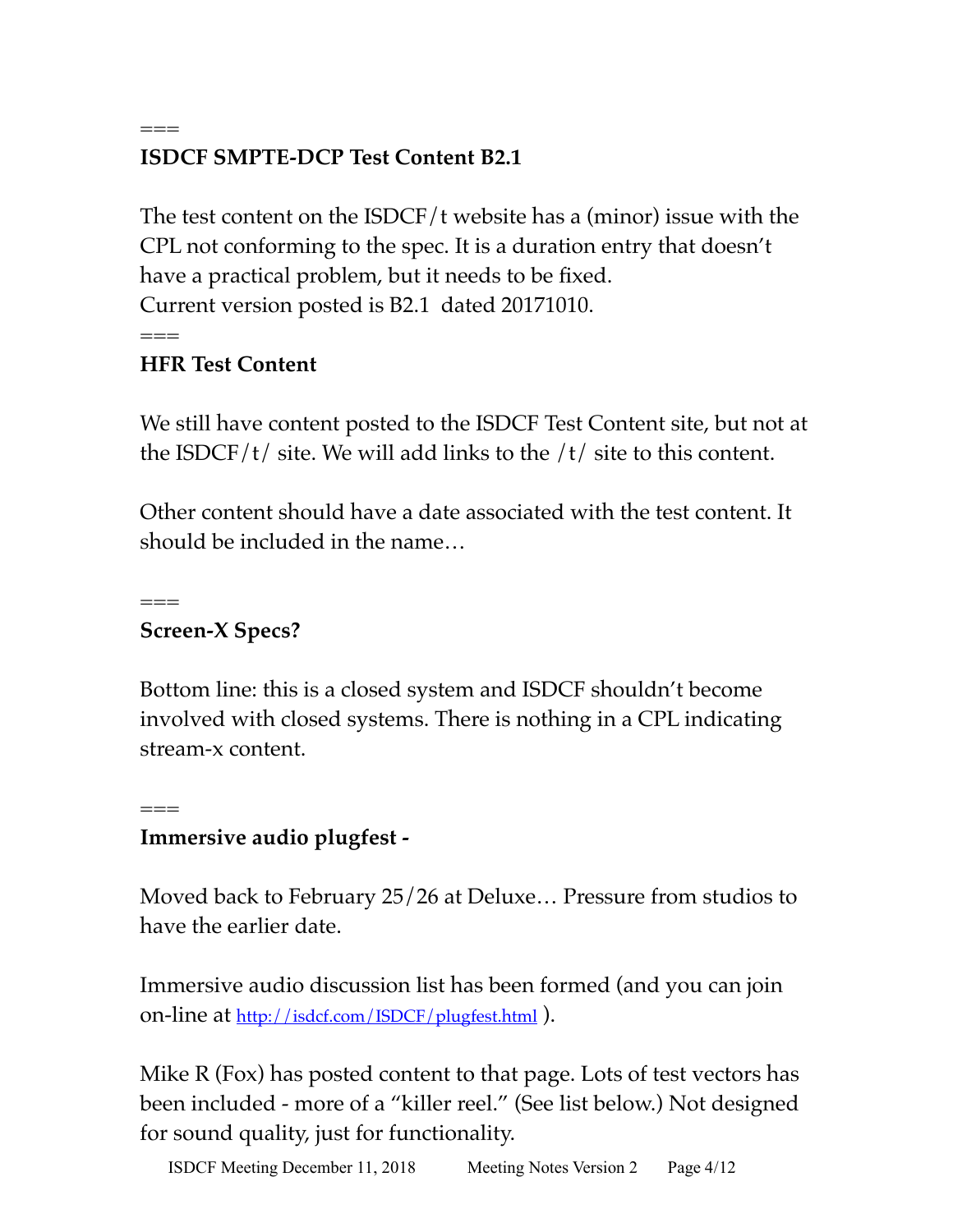Initial tests of exchange of the DCP (not rendering) has identified issues that have been fixed in the SMPTE standard. It is finding problems - currently encryption might be a problem for some. We should invite TMS companies to join in the plugfest.

The Fox DCP has the following features:

1 Encrypted

2 Multiple frame rates (24, 48 & 60 for now, but if you're interested in others, I have all of them).

- 3 Zero-length Preamble
- 4 Sparse IA content in reels (not all reels contain IA as per draft ST 429-19

 5 Sparse FSK Sync in reels (not all reels contain FSK sync, as per draft ST 429-19)

The test content itself incorporates the following tests:

- 1 Simple bed channel routing
- 2 Bed Gain Test
- 3 Bed Decorrelation
- 4 Object Gain
- 5 Moving Objects
- 6 Object Snap
- 7 Object Snap Tolerance
- 8 Object Spread (Low resolution, One dimensional, 3D)
- 9 Simultaneous Object Load test (increments from 10 --> 128)
- 10 Authoring Tool Metadata Test
- 11 Multiple Combining Bed
- 12 Replacement Beds

Fraunhofer also has posted content. It includes:

Each test item is provided in a separate MXF file with (unencrypted) IAB essence. The IAB essence has the following properties:

- zero-length preamble
- framerate of 24 fps
- audio sampling rate of 48 kHz
- audio bit depth of 24 bits per sample

- audio encoded using minimal DLC encoding according to SMPTE 2098-2:201x, clause B.11

The following test items are provided (for a more detailed description please see the word document attached to test content):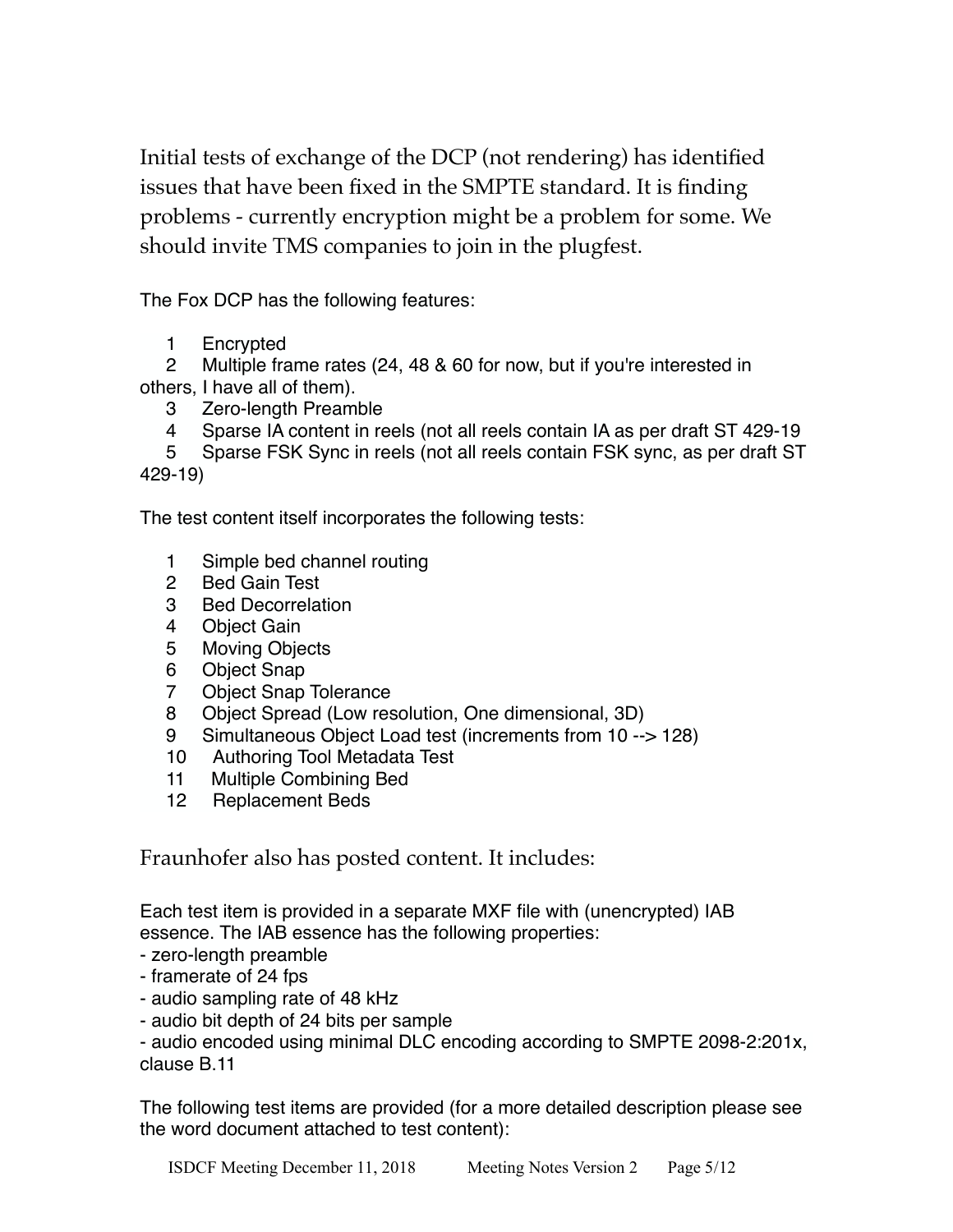- 1. 9.1OH bed channel check
- 2. AuthoringToolInformation element
- 3. ObjectDefinition element with AudioDescriptionText
- 4. BedDefinition element with AudioDescriptionText
- 5. Conditional Sub-ObjectDefinition elements
- 6. Conditional Sub-BedDefinition elements
- 7. Three simultaneous BedDefinition elements

DTS said they would also provide content.

(Dolby has content that requires a license to obtain.) Studios are ENCOURAGED to create content (trailer, for instance) with standard Atmos content to include in the plugfest test content.

No one reported downloading and testing the content. There was strong support for moving forward with the plugfest in February. The group believes holding the plugfest helps the industry move forward.

### **How about restrictions for the bitstream?**

—-

Is there the equivalent of B2.1 of SMPTE-DCP constraints? Brian Vessa suggested an approach…

Is "Atmos" rendering the first level of constraints? SMPTE-RDD-29 has a list of features that are being created at this time. SMPTE 2098-2 is the goal of most content distributors.

### **General feeling is that we should consider constraints AFTER the first plugfest. We may discover both rendering and non-rendering issues. The goal is to not have a constrained bitstream.**

Individual companies could provide a list of what they intend to implement (or at least the priority of implementation) so we would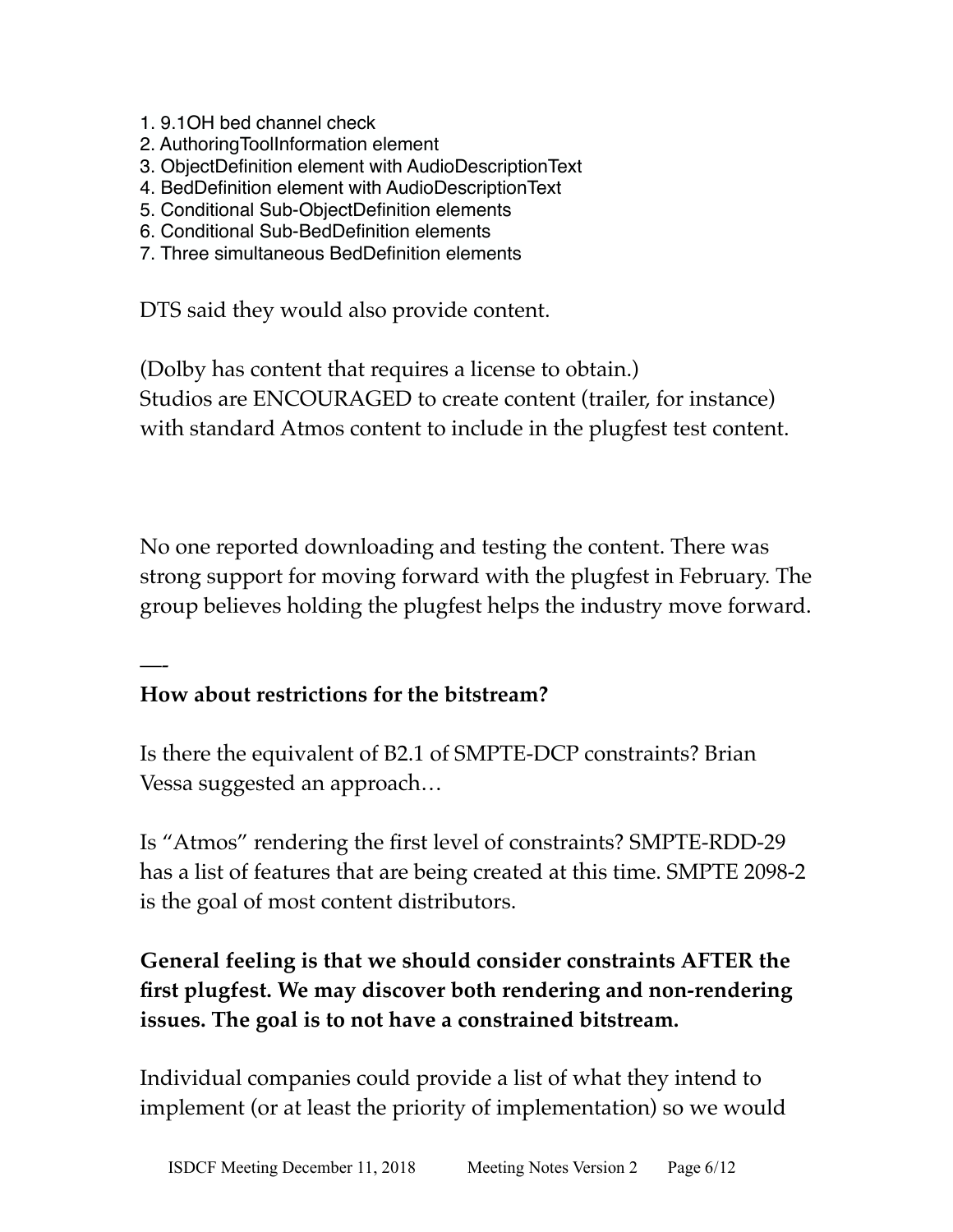have some guidance of what will actually be properly rendered. The list needs to remain private. At this point it seems that we should expect all aspects of the immersive audio spec will be implemented.

## **ISDCF Document 14 Digital Delivery of DCPs**

Since there has not been any corrections for this draft document, we are going to move it to final and post on the ISDCF website.

## **Getting correct ShowTimes in automated searches**

Some exhibitors are not aware of how automated systems determine showtimes. There may be a way to "standardize" on-line presentation of data to make it easier for automated systems get the right information.

We discussed and decided that ISDCF is not the right place, but NATO or UNIC may be appropriate places to go.

### **Trailer Sound Levels**

===

===

 $=$ 

Update made. We have sort-of appreciation that Leqm85 is too loud for most folks (mastering and exhibition). There is motion to make changes, but it's a work in progress. Many issues to be addressed how to make the change, what other elements need controlling (i.e. pre-show material) and how we get theaters to turn it up as the master gets turned down.

#### === **DCI Draft Documents**

HDR/Direct View 0.9 DRAFT documents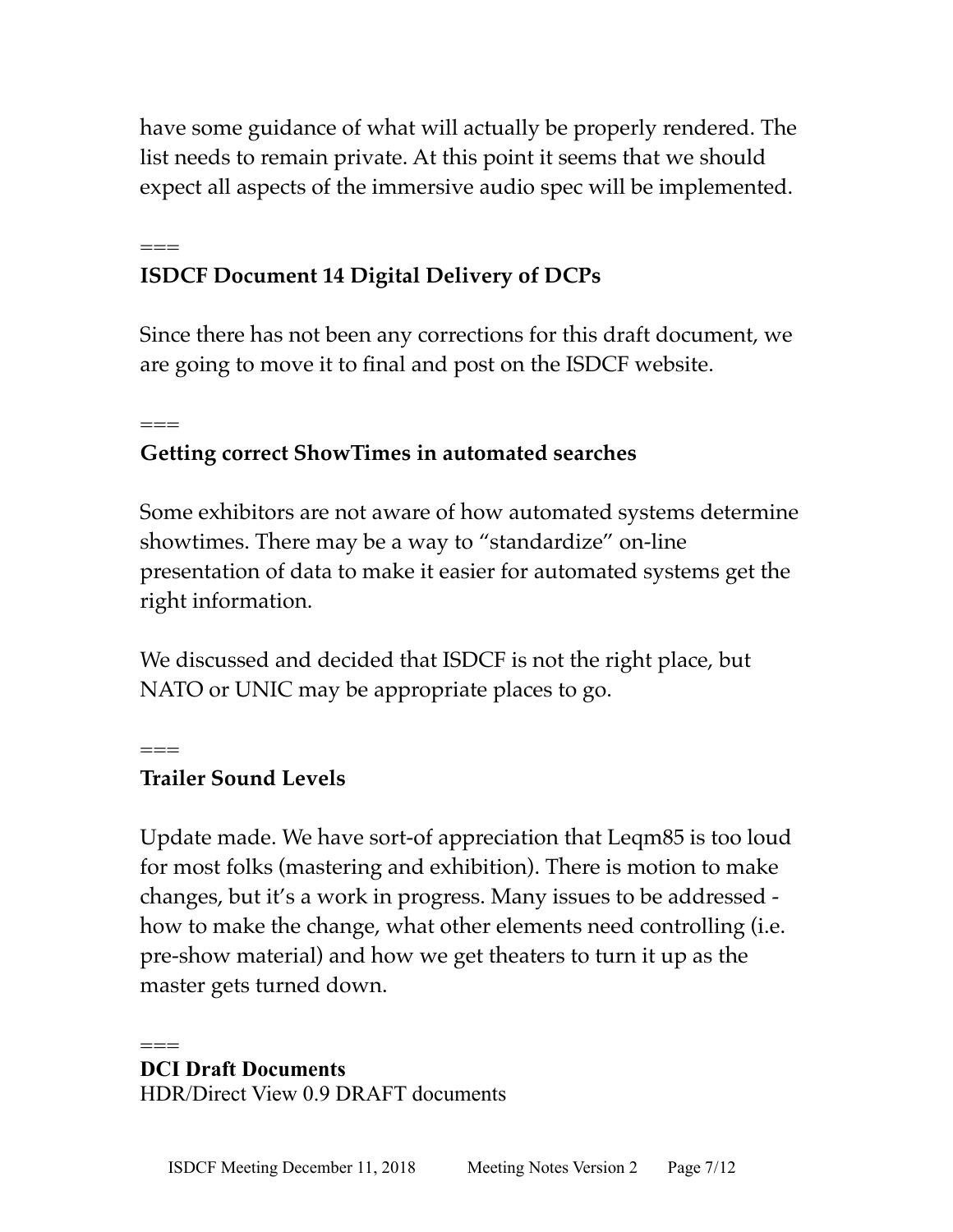DCI is asking for comments on these documents. They want feedback on the decisions that are being made. These documents may turn into specifications and they want feedback via email. dci.info@dcimovies.com

What is the timeline for DCI? DCI will take this back to give us feedback.

#### **Most of the discussion was concerning the HDR document.**

There was one comment asking about tone mapping. But it was a general comment, nothing specific.

**Comment**: It looks like it is 500nits for direct view peak white and 100nits for projection peak white.

**Reply**: 500nits is correct for any HDR display technology and 100nits is a point for calibration, but 100nits is not associated with any technology and not as a peak for HDR.

**Comment**: Is DCI planning to put this through the SMPTE standards? **Reply**: Maybe. Still to be determined or maybe portions of these documents.

**Question**: How would the specification deal with a display technology that can achieve spot areas that are significantly higher than 500nits. How would this document deal with those displays? Does it require a full-screen 500nits white?

**Reply**: Good question. Send it to the DCI email.

**Question**: If an installed system was capable of 100nits white and 10K:1 contrast ratio, could it use a master (with tone map) that adhered to the HDR spec? Or could it only use the SDR 50nit peak version and turn down the peak white and reduce the contrast? Does this mean a 100nit projector is not HDR?

**Reply**: Good questions. Send it to the DCI email.

**Question**: Does this account for off-center fall-off due to viewing angle? **Reply**: The group felt that direct view does have fall-off and shows the same characteristics as a silver screen. We think the spec accounts for that.

**Question**: Does DCI want "why" questions to be submitted? **Reply**: Yes, send them to the DCI email.

**Statement**: There is a need for a verbose description of the purpose of the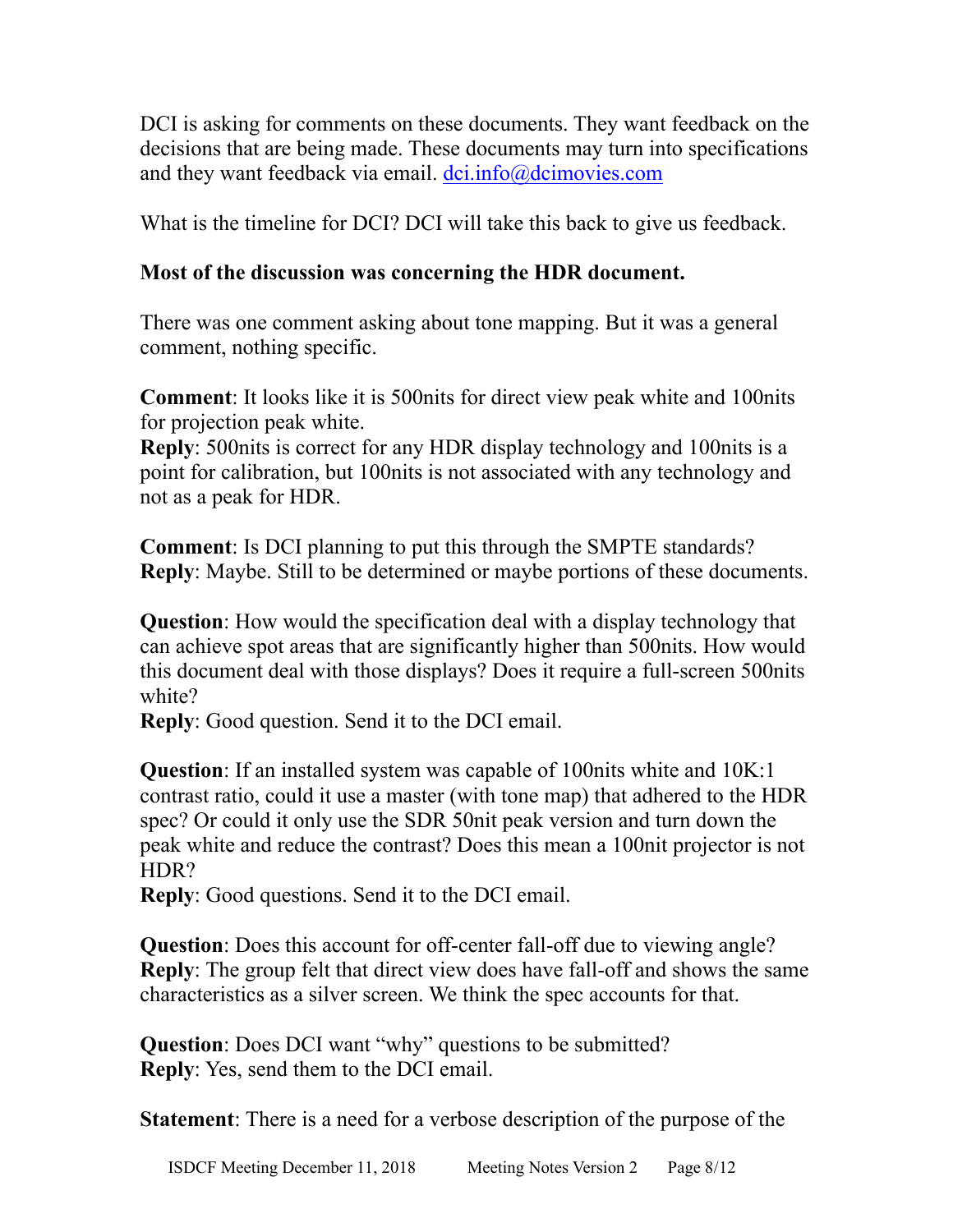documents submitted by DCI. Since these are so important for the industry there is a need for a full understanding of the goals and motivation for a standard. There needs to be a consideration of the "SYSTEM" of a digital cinema ecosystem which includes costs. There is a need for face-to-face interactive discussions in a workshop style.

**Reply**: Those discussions have been held with individual manufacturers.

**Statement**: These documents address the needs of manufacturers but they don't address exhibitors that may not understand what this is trying to achieve. There is no narrative to address those who are continuing to purchase / support projector technologies.

Would DCI consider having a session at ICTA to discuss these standards?

If this became the new standards then maybe studios would create masters that supported this specification (i.e. 500nits peak, very high contrast).

### **Brazil Sign Language**

The current accessibility overview is:

1. The exhibitors and distributors obligation got delayed last November to July 2019. 

2. Last week, the Public Prosecutor's Office determined such delay to be reduced to next March. However, they can still legally appeal to maintain the July deadline.

3. Regarding the technologies to display the movies with the accessibility assets, it is stated that it will be only via DCP. I recently talked to Dolby representative in Brazil, and he made sure that the technology is ready to run, including LIBRAS with human interpreters (VP9 file). Another Brazilian company presented a device solution at EXPOCINE, a business fair in Brazil.

In summary, those are the last news about this process. No one is discussing the content of the legislation anymore, only when accessibility shall be offered in movie theaters.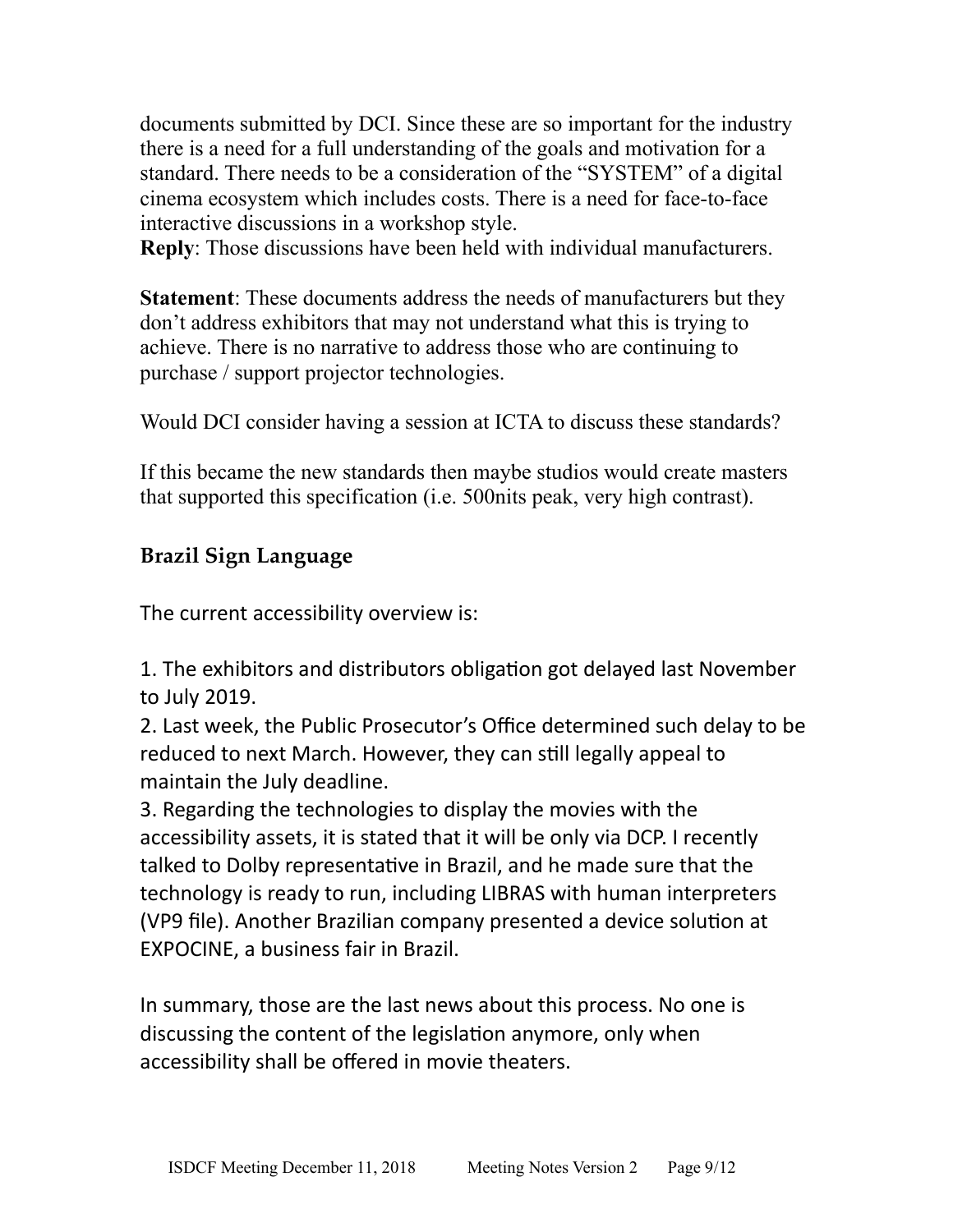Here you can find more about it (in Portuguese only): http:// www.mpf.mp.br/sp/sala-de-imprensa/noticias-sp/apos-acao-do-mpf[cinemas-em-todo-o-pais-terao-tecnologias-de-acessibilidade-para](https://na01.safelinks.protection.outlook.com/?url=http%3A%2F%2Fwww.mpf.mp.br%2Fsp%2Fsala-de-imprensa%2Fnoticias-sp%2Fapos-acao-do-mpf-cinemas-em-todo-o-pais-terao-tecnologias-de-acessibilidade-para-pessoas-com-deficiencia&data=02%7C01%7CRejyna.Douglass%40bydeluxe.com%7C164550515aa44743eec708d65efeb3b9%7C8688c7c41f2a4115a918361023dde469%7C1%7C0%7C636800845386202303&sdata=mwvp2rWPqiQKqOygSdqWPb%2BRSCXdZD4%2FtziQGqyARKM%3D&reserved=0)[pessoas-com-deficiencia](https://na01.safelinks.protection.outlook.com/?url=http%3A%2F%2Fwww.mpf.mp.br%2Fsp%2Fsala-de-imprensa%2Fnoticias-sp%2Fapos-acao-do-mpf-cinemas-em-todo-o-pais-terao-tecnologias-de-acessibilidade-para-pessoas-com-deficiencia&data=02%7C01%7CRejyna.Douglass%40bydeluxe.com%7C164550515aa44743eec708d65efeb3b9%7C8688c7c41f2a4115a918361023dde469%7C1%7C0%7C636800845386202303&sdata=mwvp2rWPqiQKqOygSdqWPb%2BRSCXdZD4%2FtziQGqyARKM%3D&reserved=0)

Not clear which solution (video or avatar) is being supported by Ancine. This is our best guess at this time. We should know more in a few months.

#### ===

#### **Naming Convention**

There is a need to add Content Type of Episodic (EPS), BUT it needs to be in both the naming convention and CPL metadata.

We are planning to add to the naming convention chart and content type webpage for the naming convention. We also plan to add a column for ContentKind in the same chart.

Perhaps we could use the IMF content type of EPS. [episode:Part of a dramatic work such as a serial television program.]

429-16 metadata use problems. FullContentTitleText is REAL human readable name of content. Please enter the actual title of the content - no abbreviation please! (As shown in General Notes and Tips in the Naming Convention.)

There is also no "registry" for machine readable content (like 20th Century Fox or Fox or Twentieth Century Fox)

Should we clean up the Naming Convention Studio Registry to be the "official" name for entry into the CPL metadata for Studio? This will be considered and discussed at the next ISDCF meeting, however it may be determined that it is out of scope for ISDCF.

## **Reference sizing charts**

 $=$ 

These have been posted on ISDCF. Shorter versions are on the way…